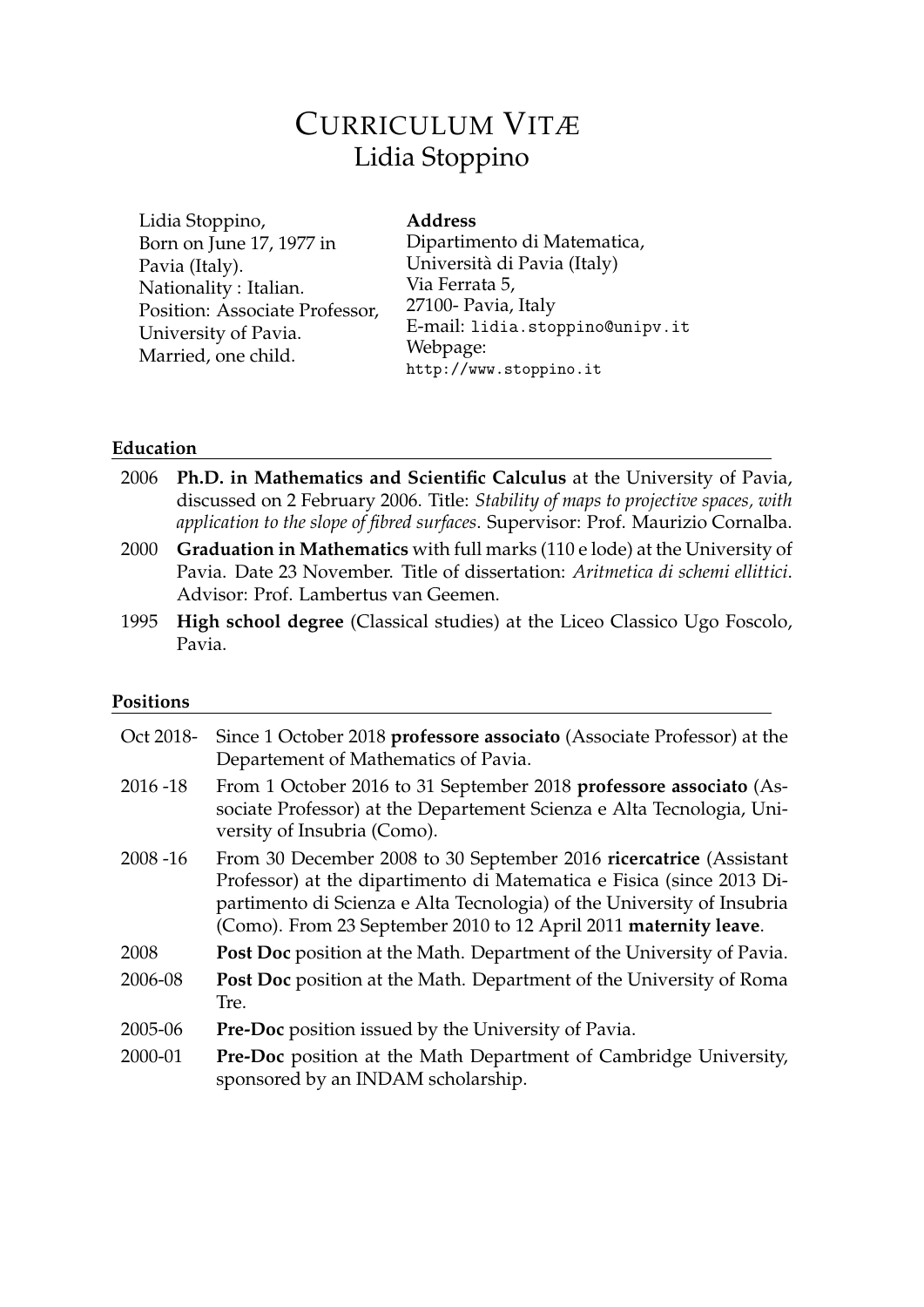# **Fellowships and awards**

| 2018            | March 30, winner of the Italian Abilitazione Scientifica Nazionale       |
|-----------------|--------------------------------------------------------------------------|
|                 | 2016 for the s.s.c. 01/A2 (Algebra e Geometria) - I Fascia (valid until  |
|                 | 30/03/2024                                                               |
| 2013            | December 24, winner of the italian Abilitazione Scientifica Nazionale    |
|                 | 2012 for the s.s.c. 01/A2 (Algebra e Geometria)- II Fascia (habilitation |
|                 | for associate professorship).                                            |
| <b>Jan 2008</b> | winner of a post-doc fellowship issued by University of Pavia.           |
| Mar 2006        | winner of a post-doc fellowship issued by University of Roma Tre.        |
| Jul 2005        | winner of a pre-doc fellowship issued by University of Pavia.            |
| Oct 2001        | winner of a Ph.D fellowship in Mathematics and Statistics, XVII Ciclo    |
|                 | (Curriculum in Algebraic Geometry) at the University of Pavia.           |
| 2001            | winner of the Prize Cinquini-Cibrario for the best Thesis in Mathe-      |
|                 | matics in the University of Pavia in the a.y. 2000-2001.                 |
| 2001            | winner of a <b>INDAM</b> scholarship for studies abroad.                 |

# **Fundings and grants**

| 2016     | Winner of a grant for issuing a Junior Post Doc scholarship at the Univer-<br>sity of Insubria. Research project with title: Fibred irregular surfaces.                                                                                |
|----------|----------------------------------------------------------------------------------------------------------------------------------------------------------------------------------------------------------------------------------------|
| $2015 -$ | Participant to the research program PRIN 2015 "Moduli Spaces and Lie<br>Structures"                                                                                                                                                    |
| 2012-14  | Participant to the research program PRIN 2012 "Spazi di Moduli e Teorie<br>di Lie".                                                                                                                                                    |
| 2010-12  | Participant to the research program PRIN 2009 "Moduli, strutture geo-<br>metriche e loro applicazioni".                                                                                                                                |
| 2008-10  | Participant to the research program PRIN 2007 "Moduli, strutture geo-<br>metriche e loro applicazioni".                                                                                                                                |
| $2009 -$ | Responsible of FAR Fundings (Fondi Ateneo Ricerca) of the Algebra<br>and Geometry group of the Dipartimento di Scienza e Alta Tecnologia<br>dell'Università dell'Insubria "Strutture algebro-geometriche e loro clas-<br>sificazione". |

### **Affiliations**

- 2015– Member of EWM: European Women in Mathematics.
- 2014– Member of Unione Matematica Italiana.
- 2008– Member of INDAM-GNSAGA.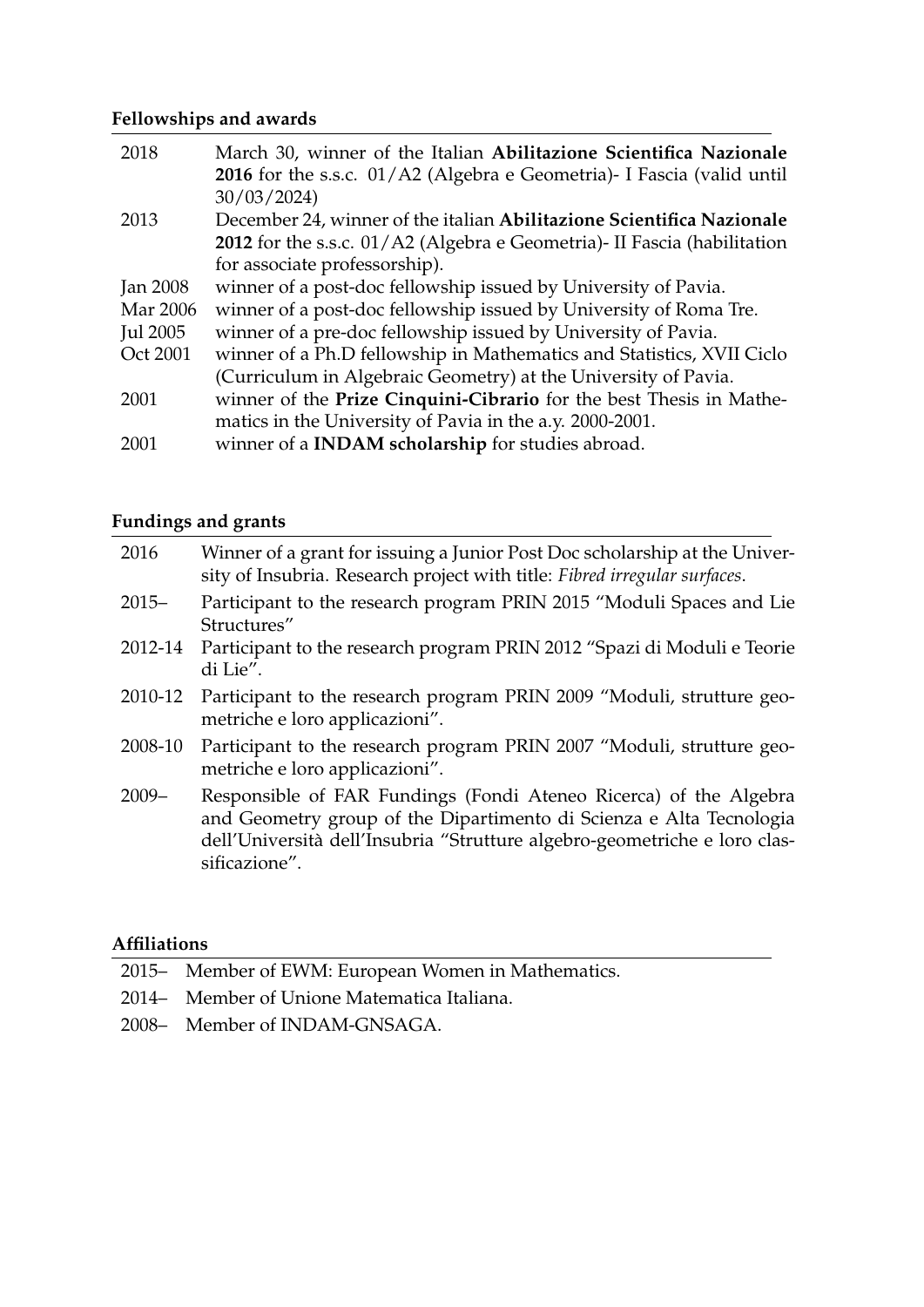#### **Academic visits**

| 2019 | November. University Politècnica de Catalunya, Barcelona (Spain), in-<br>vited by Prof. Barja. |
|------|------------------------------------------------------------------------------------------------|
| 2015 | November. University Politècnica de Catalunya, Barcelona (Spain), in-<br>vited by Prof. Barja. |
|      | March. Bielefeld University (Germany), invited by Prof. Rollenske.                             |
| 2014 | February. University Politècnica de Catalunya, Barcelona (Spain), invited<br>by Prof. Barja.   |
| 2013 | June. University Politècnica de Catalunya, Barcelona (Spain), invited by<br>Prof. Barja.       |
|      | October. University of Roma Tre, invited by Prof. Viviani.                                     |
| 2010 | October. University of Trieste, invited by Dr. Beorchia.                                       |
| 2008 | May. Bergen University (Norway), invited by Prof. Knutsen.                                     |
| 2009 | Nov-Dic, University Politècnica de Catalunya, Barcelona (Spain), invited<br>by Prof. Barja     |
| 2007 | May. University Politècnica de Catalunya, Barcelona (Spain), invited by                        |

## **SCIENTIFIC ACTIVITY**

Prof. Barja.

### **Research Fields and Interests**

Algebraic Geometry. In particular I am interested in:

- Geography of algebraic varieties; slope inequalities for fibrations.
- Topology and geometry of irregular varieties.
- GIT stability of polarized varieties, stability of vector bundles and relations between them.
- Combinatorics of stable curves; birational geometry of the moduli space of stable curves.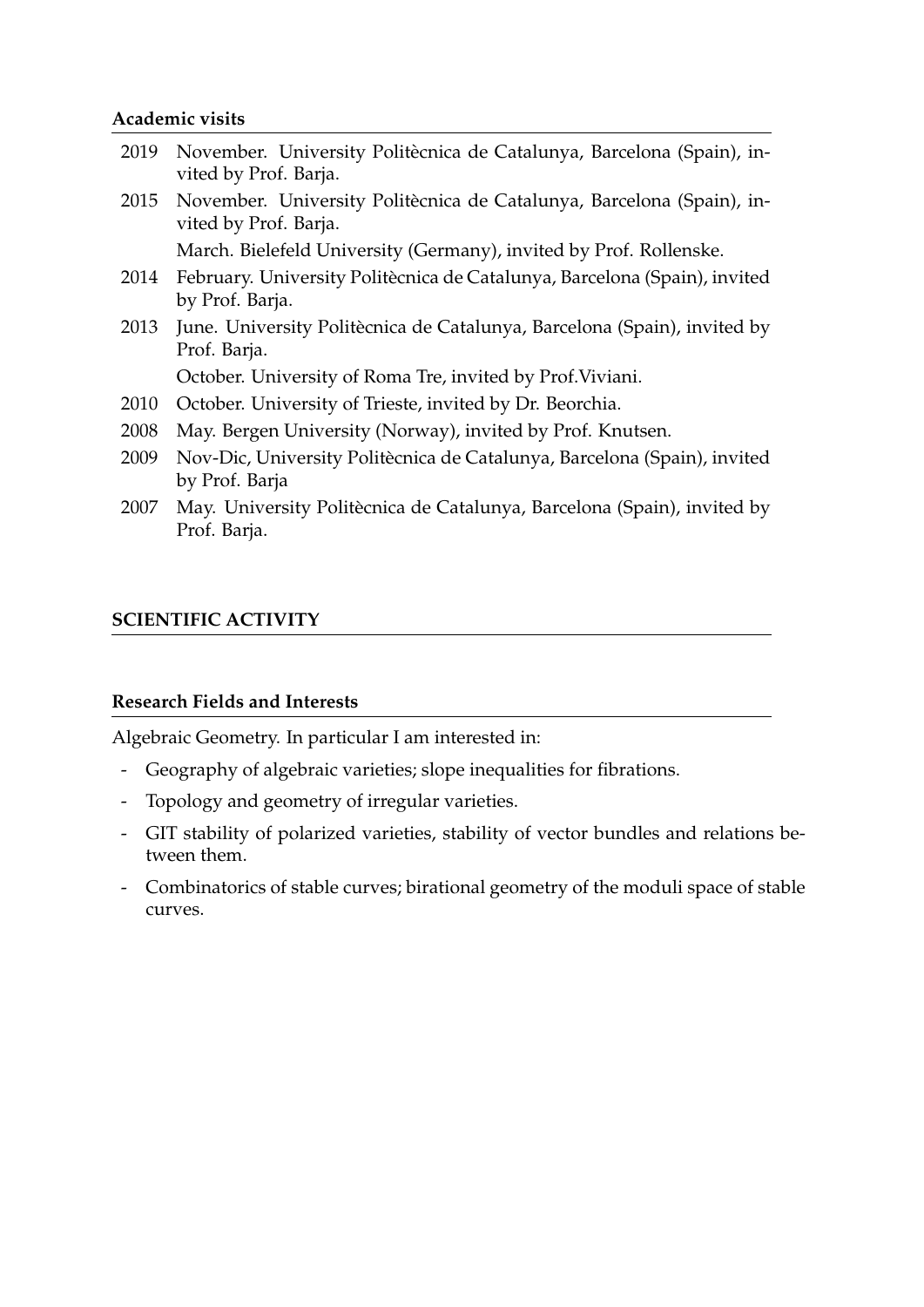#### **Journal Papers**

- 1. M. A. Barja, R. Pardini, L. Stoppino, *Higher dimensional Clifford-Severi equalities*, Communications in Contemporary Mathematics, **22** (2020), no. 8, 1950079, 15 pagg. Preprint arXiv:1806.03005 [math.AG]
- 2. V. González-Alonso, L. Stoppino, S. Torelli, *On the rank of the flat unitary summand of the Hodge bundle*, Transactions of the AMS, Vol. 372, n 12, pp 8663–8677 (2019), preprint arXiv: 1709.05670[math.AG]
- 3. M. A. Barja, R. Pardini, L. Stoppino, *Linear systems on irregular varieties*, (2019) Journal of the Institute of Mathematics of Jussieu, preprint arXiv: 1606.03290 [math.AG]
- 4. M. A. Barja, R. Pardini, L. Stoppino, *The eventual paracanonical map of a variety of maximal Albanese dimension*, Algebraic Geometry no. 6 (3) (2019) pp. 302–311.
- 5. M. A. Barja, R. Pardini, L. Stoppino, *Surfaces on the Severi line*, Journal de Mathématiques Pures et Appliquées, no. 5 (2016), pp. 734–743.
- 6. M. A. Barja, L. Stoppino, *Stability and singularities of relative hypersurfaces*, International Math. Research Notices, no. 4 (2016), pp. 1026–1053.
- 7. E. C. Mistretta, L. Stoppino, *Linear series on curves: stability and Clifford index*, International J. Math., **23**, Issue No. 12 (2012), pp. 1250121, 25 pp.
- 8. L. Stoppino, *Fibrations of Campana general type on surfaces*, Geometriae Dedicata, vol. 155, n. 1 (2011), pp. 69-80.
- 9. S. Busonero, M. Melo, L. Stoppino, *On the complexity group of stable curves*, Adv. in Geometry, Vol. 11, Issue 2 (2011), pp. 241–272.
- 10. F. Bastianelli, G. P. Pirola, L. Stoppino, *Lagrangian surfaces and Galois closures*, Adv. in Math. 225 (2010), vol. 6, pp. 3463–3501.
- 11. M. A. Barja, L. Stoppino, *Slopes of trigonal fibred surfaces and of higher dimensional fibrations*, Ann. Scuola Norm. Sup. Pisa Cl. Sci. (5) Vol. VIII (2009), pp. 647-658.
- 12. M. A. Barja, L. Stoppino, *Linear stability of projected canonical curves, with applications to the slope of fibred surfaces* , J. of the Math. Soc. of Japan, Vol. 60, No. 1 (2008), pp. 171-192.
- 13. M. Cornalba, L. Stoppino, *A sharp bound for the slope of double fibrations*, Michigan Mathematical J., Volume 56, Issue 3 (2008), pp. 551-561.
- 14. L. Stoppino, *Slope inequalities for fibered surfaces via GIT*, Osaka J. Math., Vol. 45, No. 4 (2008), pp.1027-1041.
- 15. S. Busonero, M. Melo, L. Stoppino, *Combinatorial aspects of nodal curves*, "Le Matematiche", vol. LXI (2006), Fasc. I, pp. 109-141.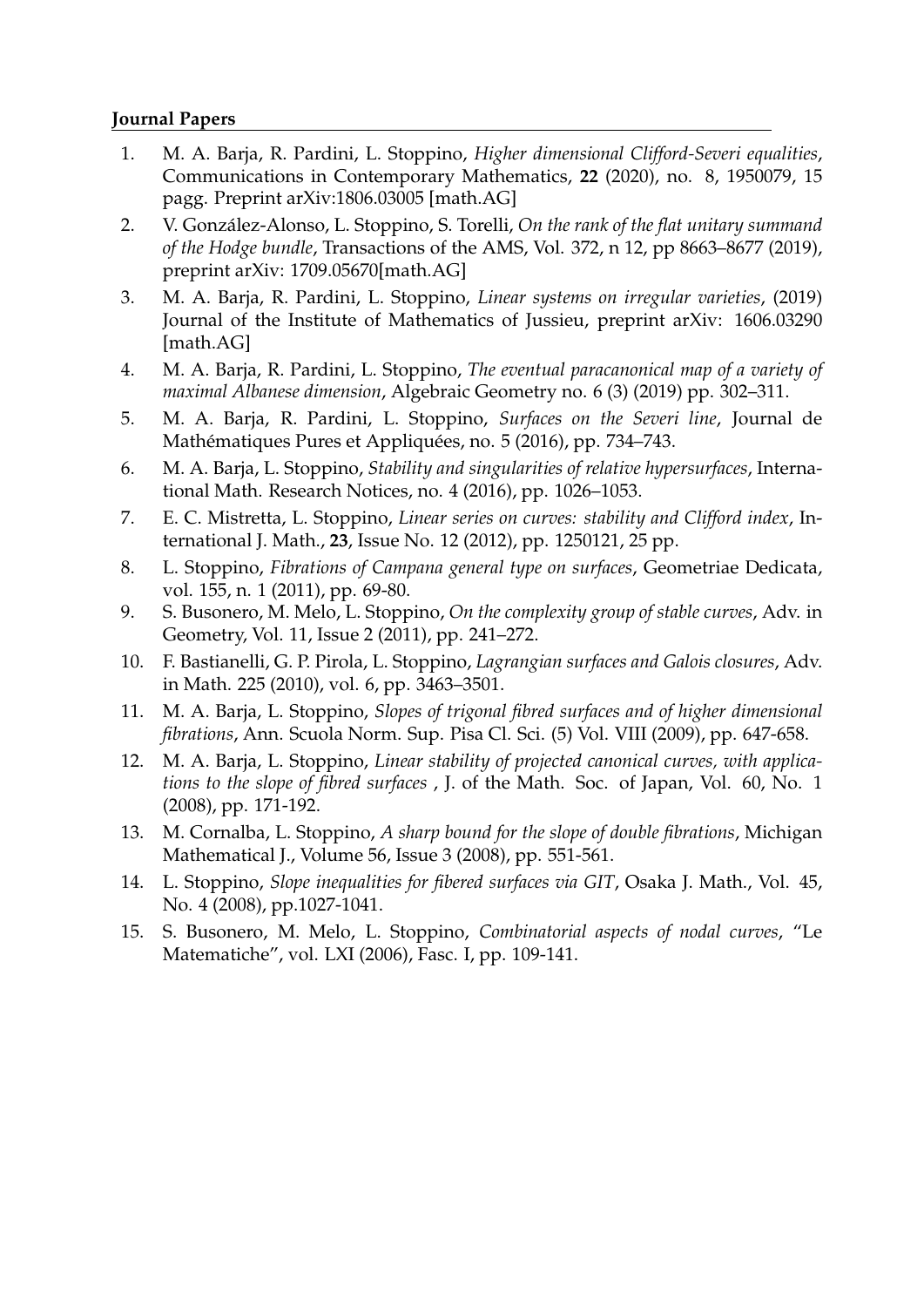### **Chapters in Volumes and Proceedings (with referees)**

- 16. L. Stoppino, *The continuous rank function for varieties of maximal Albanese dimension* and its applications, to appear in Springer-Birkhäuser Research Perspectives CRM Barcelona collection.
- 17. M. A. Barja, L. Stoppino, *Stability conditions for fibrations over curves*, volume 71 of Springer Proc. Math. & Stat., dedicated to K. Hulek, 2014, pp.1-40.
- 18. L. Stoppino, Contribution to the Open Problems List, to appear in a special volume of the Bollettino dell'UMI (Unione Matematica Italiana) dedicated to the Workshop "Birational Geometry of Surfaces", 11-15 January 2016, Roma Tor Vergata.

### **Preprints on arXiv**

19. M. A. Barja, L. Stoppino, *Stability and geometry of relative complete intersections*. Preprint arXiv: 1410.3009 [math.AG]

### **Written memoirs**

- L. Stoppino, *Stability of maps to projective spaces, with applications to the slope of fibred surfaces*. Ph.D. Thesis Universita di Pavia, Dottorato in Matematica e ` Statistica XVII Ciclo. a.a. 2004-2005. Relatore: Prof. Maurizio Cornalba.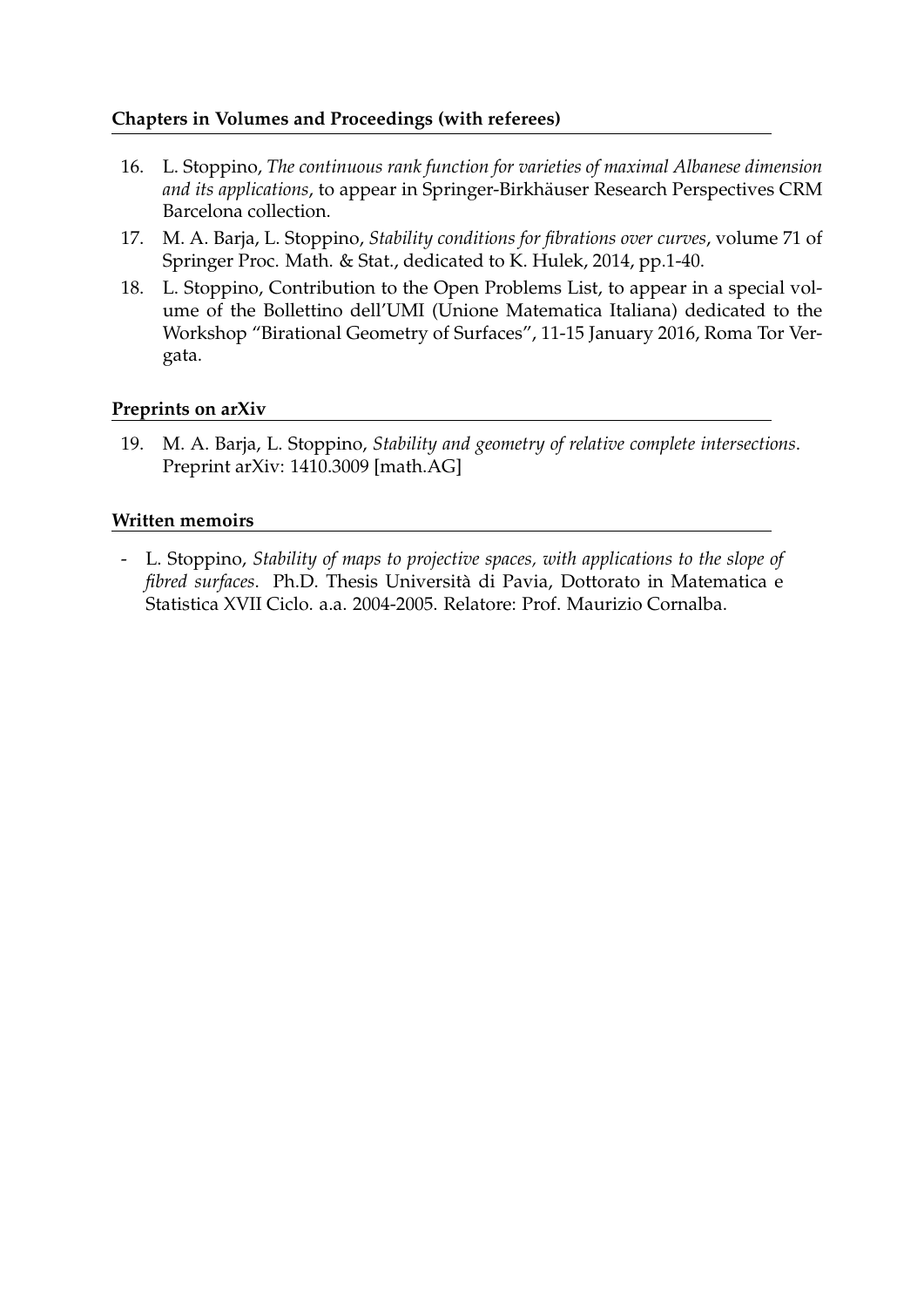#### **Invited talks at international conferences**

- 2019 25- 27 September, **Woman in Geometry and Topology**, Centre de Recerca Matematica, Bellaterra (Barcelona), Spain. ` *Clifford-Severi inequalities*.
- 2018 6-15 September: **"Differential, Algebraic and Topological Methods in Complex Algebraic Geometry"**, Grand Hotel San Michele, Cetraro. *Irregular varieties on the Clifford-Severi lines*.
- 2017 9 Oct: **Workshop Fibrations and second Fujita decomposition**, Dipartimento di Matematica dell'Universita di Milano. ` *On the rank of the flat unitary summand of the Hodge bundle of a fibred surface.*

2016 Jan 11-15: Workshop **Birational Geometry of Surfaces**, Department of Mathematics of the University of Roma Tor Vergata. Jan 20-22: **Workshop on Algebraic Geometry and Phisics**, Villa del Grumello, Como. April 11- 15: Workshop **Algebraic Surfaces and Moduli** KAIST, Daejeon (Korea). *Eventual properties of linear systems on irregular varieties.* Feb 18-19: **Workshop "Geometria in Bicocca 2016"**, Milano Bicocca. *Lin-*. *ear systems on irregular varieties.*

- 2015 Sep 7-12: **XX congresso dell'UMI**, Siena, *Superfici sulla retta di Severi*.
- 2014 October: **Workshop on positivity of cycles**, Marrakech. Sponsored by Projet ANR "CLASS", *The Movable cone of cycles*. January: Trieste. **Vector Bundles Days II**, *Stability and geometry of relative hypersurfaces*.
- 2010 December: **V Iberoamerican Congress on Geometry**, Pucòn, Chile. Ga*lois closures and Lagrangian varieties*.
- 2008 **Giornate genovesi II**, Genova. *On the slope of trigonal fibrations*.
- 2007 December: **Workshop of Algebraic Geometry** Seminario di Natale, Milano. *Fibrazioni di tipo generale secondo Campana*.
- 2006 May:Trieste, **Giornate di Geometria Algebrica ed argomenti correlati VIII**, *Disuguaglianze di slope per superficie fibrate: influenza dell'indice di Clifford e dell'irregolarit`a relativa*.

### **Invited seminars**

- 2021 January: Insubria (Como), **Geometry in Como** *Slope inequalities: the influence of the unitaty rank and of the Clifford index*
- 2017 April: Genova, *New Severi inequalities for irregular varieties.*
- 2015 April: Milano, *Surfaces on the Severi line*.
- 2013 October: Roma Tre. *Geography of fibred varieties and stability*. September: Milano Bicocca. *Geography of fibred varieties and stability*. June: UB/UPC of Barcelona (Spain). *Stability conditions and invariants of fibrations*. .
- 2011 April: Politecnico di Torino. *Stabilit`a e geografia di fibrazioni in dimensione alta*.

May: Pisa. *Indice di Clifford e stabilit`a*.

- 2010 October: Padova, *Stability conditions and inequalities for surfaces*.
- 2009 January: Pavia. *Galois closure and Lagrangian varieties, part II*.
- 2008 May: Bergen University (Norway). *Combinatorics of stable curves*.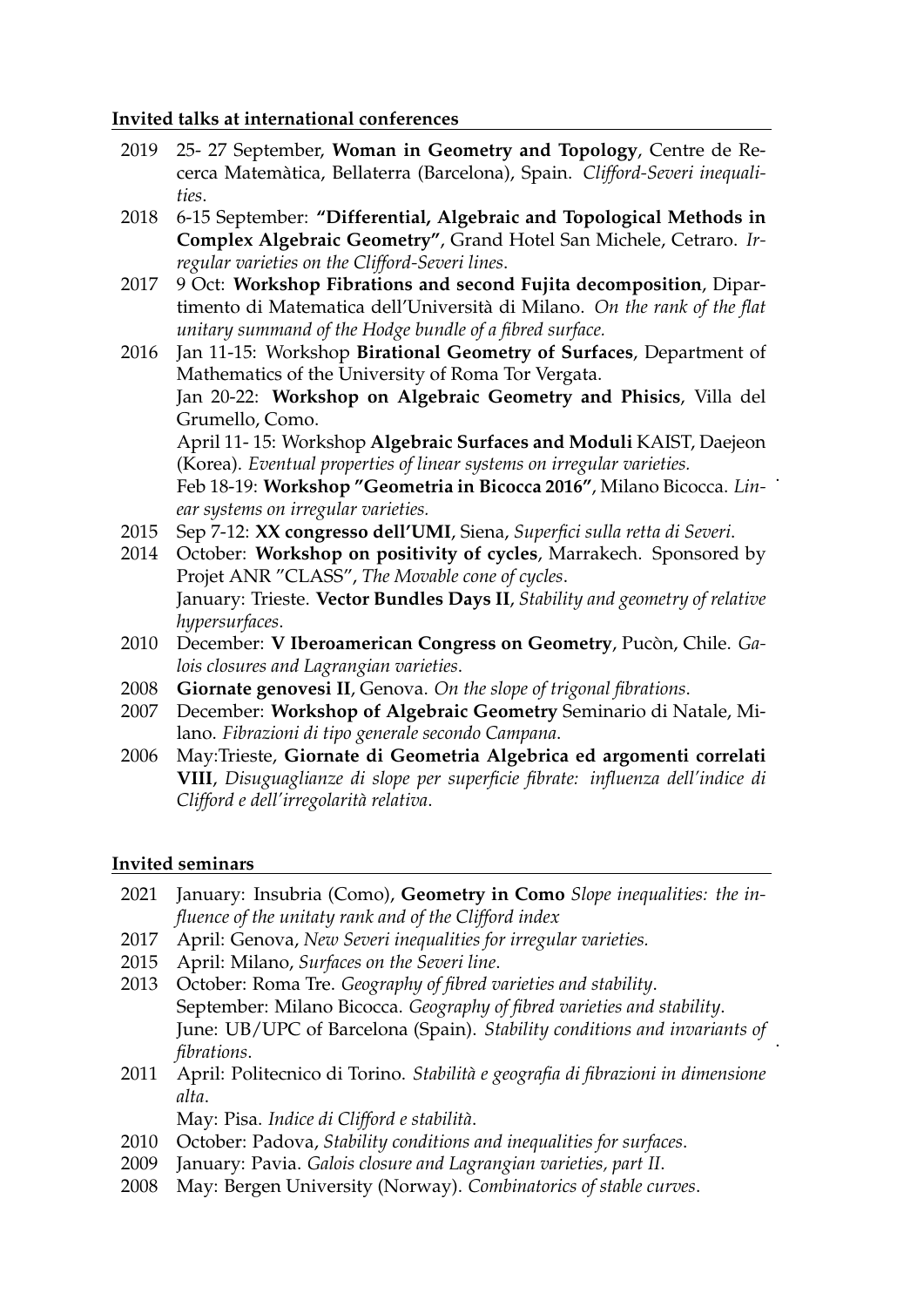- 2007 February-May: Roma Tre, sponsored by INDAM: **Seminario di Studio** sulle varietà di dimensione n. Existence of minimal models, of Birkar-*Cascini-Hacon-McKernan Existence of minimal models, of Birkar-Cascini-Hacon-McKernan: 1) applications to the existence of moduli spaces; 2) applications to Fano varieties. 3) general sketch of the proofs of the main theorems (A, B, C).* May: Roma "La Sapienza". *Gonality of fibered surfaces*. UB/UPC (Barcelona), *Lower bounds for the slope of fibred surfaces: old and new*.
- 2006 May: Trento, *Influenza dell'indice di Clifford e dell'irregolarità relativa sulla slope di superficie fibrate*, April: Pisa, *Influenza dell'indice di Clifford e dell'irregolarità relativa sulla slope di superficie fibrate.*
- 2005 October: Universita di Milano, ` *Una limitazione inferiore ottimale per la slope di fibrazioni doppie*.

.

March: Roma Tre, *Limiti inferiori per la slope di superficie fibrate*.

- 2004 May: Pavia, *Disuguaglianze slope ottimali per famiglie generali di curve*
- 2003 January: Milano, *Sull'articolo di Gibney-Keel-Morrison, Towards the Ample cone of*  $\overline{M}_{g,n}$ *, parte I.*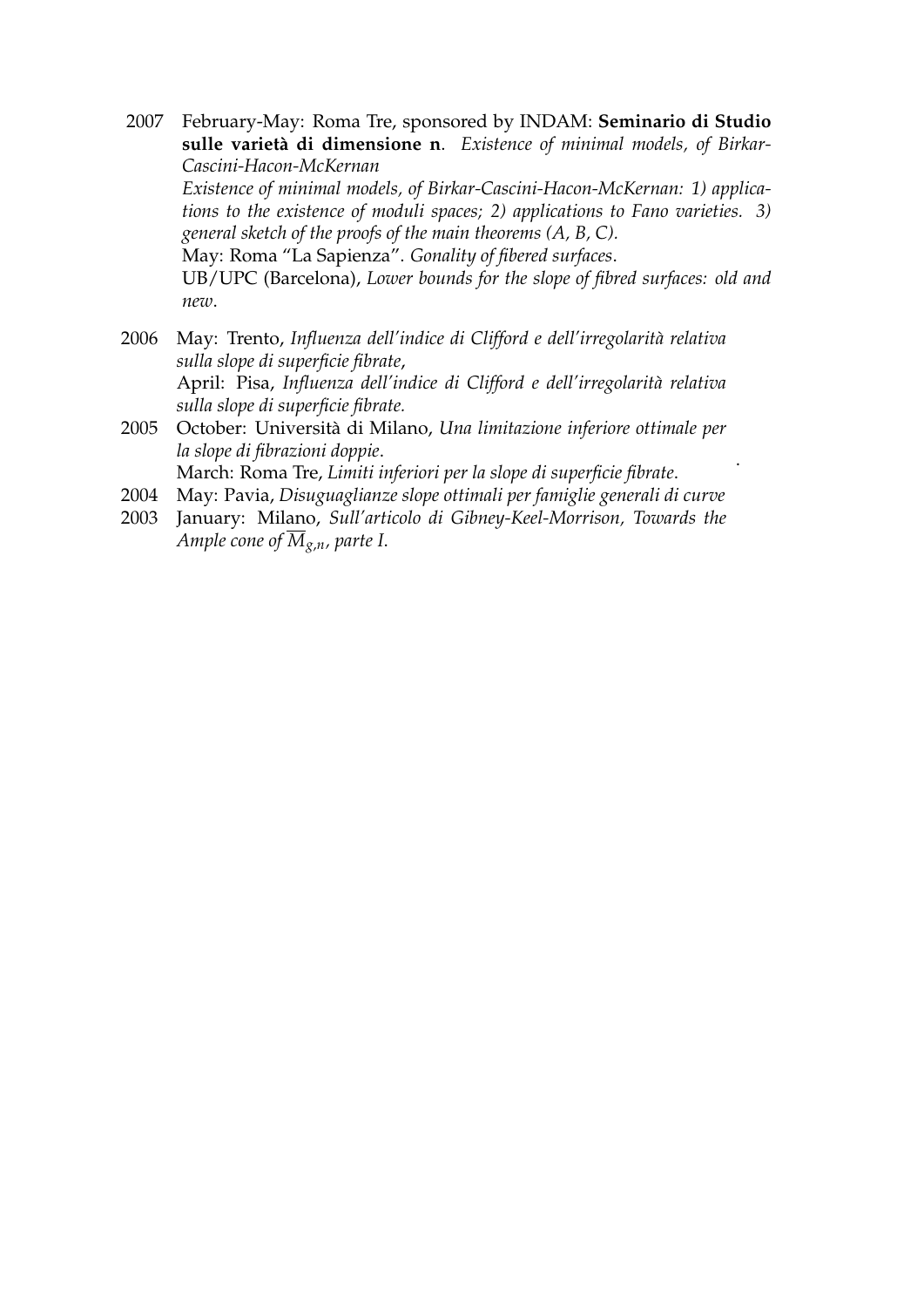# **Participation to schools and conferences (selection)**

| 2021 | (planned) June 7-10, 2021, Cortona, Italy: "Classical Elegance: the Geometry<br>of Algebraic Varieties" (on the occasion of Rita Pardini's 60th birthday), at<br>the Palazzone di Cortona.                                                                                                           |
|------|------------------------------------------------------------------------------------------------------------------------------------------------------------------------------------------------------------------------------------------------------------------------------------------------------|
| 2020 | A tribute to C. S. Seshadri, VBAC Webinar, September 9                                                                                                                                                                                                                                               |
| 2019 | Western Algebraic Geometry Online A virtual edition of WAGS April 18-19<br>September 2-7, XXI Congresso dell'Unione Matematica Italiana, Pavia<br>Classical algebraic geometry in Milano, in honour of Antonio Lanteri, July<br>8-11, Department of Mathematics of the University of Milano (Italy). |
| 2018 | Trieste Algebraic Geometry Summer School II: "Summer School on Geome-<br>try of Moduli Spaces of Curves", at ICTP, Trieste, Italy, June 18-22.                                                                                                                                                       |
| 2017 | Ph.D. Course "Groups of Symmetries", held by Prof. Lafforgue Septem-<br>ber - December, Dipartimento di Scienza e Alta Tecnologia, Università<br>dell'Insubria.                                                                                                                                      |
|      | "Modern Algebra and Classical Geometry", Trento, Italy, on the occasion of<br>Edoardo Sernesi's 70th birthday.                                                                                                                                                                                       |
|      | GMT Commutative Algebra and Algebraic Geometry at Genova.<br>Workshop "Algebraic Geometry in Torino"                                                                                                                                                                                                 |
| 2015 | Algebraic Geometry "Catanese 65", Bayreuth, Germany.                                                                                                                                                                                                                                                 |
| 2014 | First Joint International Meeting RSME-SCM-SEMA-SIMAI-UMI, Bilbao,<br>Spain.                                                                                                                                                                                                                         |
| 2013 | Classification of algebraic varieties and related topics, Cetraro, Italy.                                                                                                                                                                                                                            |
|      | New Trends in arithmetic and geometry of algebraic surfaces, CIRM Luminy,<br>France.                                                                                                                                                                                                                 |
| 2010 |                                                                                                                                                                                                                                                                                                      |
|      | Perspectives on Algebraic Varieties Levico Terme (Trento, Italia).                                                                                                                                                                                                                                   |
| 2008 | Conference Complex Algebraic Geometry Institut Henri Poincaré, Paris.<br>Oberwolfach-Seminar: Higher Dimensional Algebraic Geometry. MFO, Ger-                                                                                                                                                       |
|      | many.<br>School and Workshop on Aspects of Moduli, Centro De Giorgi e Scuola Normale                                                                                                                                                                                                                 |
|      | Superiore, Pisa.                                                                                                                                                                                                                                                                                     |
|      | Winter school and conference on Moduli spaces, Max Plank Institute for Mathe-<br>matics, Bonn, Germany.                                                                                                                                                                                              |
| 2007 | Algebraic Geometry in Higher Dimensions, Levico Terme, Trento.                                                                                                                                                                                                                                       |
|      | Curves, abelian varieties and their interactions, a conference on the occasion of the                                                                                                                                                                                                                |
|      | 65th birthday of Roy Smith, Athens, Georgia.                                                                                                                                                                                                                                                         |
| 2006 | Topology of complex algebraic varieties, Alghero.                                                                                                                                                                                                                                                    |
|      | "Birational Geometry of Varieties", Università di Pisa.                                                                                                                                                                                                                                              |
| 2004 | PRAGMATIC 2004: Hyperbolicity of complex varieties, Università di Catania.                                                                                                                                                                                                                           |
|      | Algebraic curves, monodromy and related topics, Politecnico di Milano.                                                                                                                                                                                                                               |
|      | Workshop on Deformation Theory, School for Advanced Studies e dall'Abdus                                                                                                                                                                                                                             |
|      | Salam ICTP a Trieste.                                                                                                                                                                                                                                                                                |
| 2002 | The Fano Conference, Torino.                                                                                                                                                                                                                                                                         |
|      | EAGER 2002 Advanced school in Algebraic Geometry, Levico Terme, Trento.                                                                                                                                                                                                                              |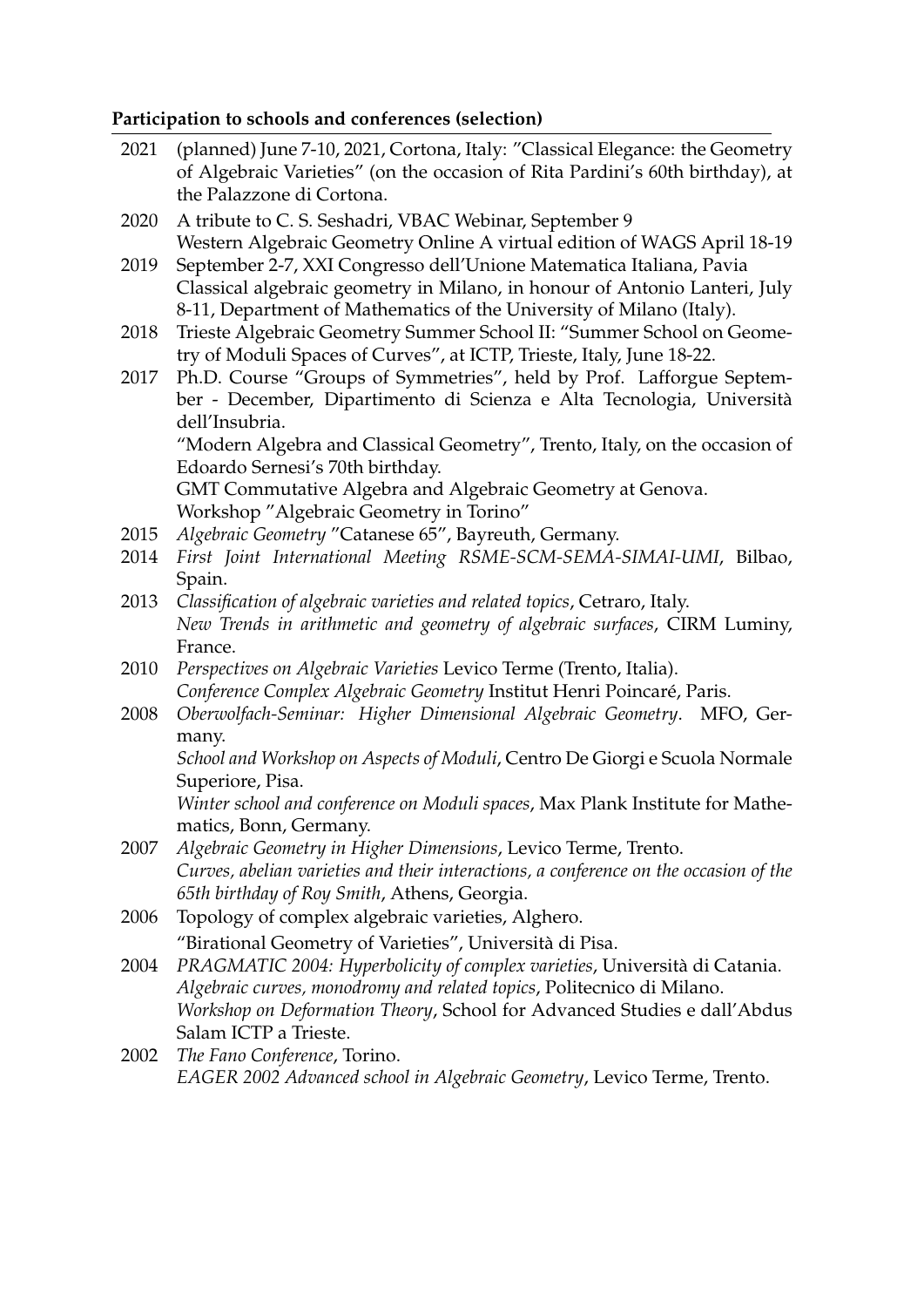# **Organization of Workshops and seminars**

| 2020    | member of the organizing commettee of the conference Classical ele-<br>gance: a conference in honour of Rita Pardini, 7-10 June 2021, Palaz-<br>zone di Cortona (AR)                                                          |
|---------|-------------------------------------------------------------------------------------------------------------------------------------------------------------------------------------------------------------------------------|
| 2018    | member of the organizing commettee of the School and Conference<br>Toposes in Como School: 24-26 June 2018 - Conference: 27-29 June<br>2018 Lake Como School of Advanced Studies and Università degli<br>Studi dell'Insubria. |
|         | member of the Organizing and Scientific commettee of the Workshop<br>on Complex Algebraic Geometry - Pirola 60th, Barcelona (Spain),<br>February 5-9 2018.                                                                    |
| 2017    | 13 December, open conference on "Matematica e verità" of Prof. Lau-<br>rent Lafforgue, Pinacoteca Civica di Como.                                                                                                             |
|         | PhD School "Linear systems on Irregular Varieties", Lake Como<br>School of Advanced Studies, Villa del Grumello, Como, 5-9 June.                                                                                              |
|         | An Algebraic Geometry Day at Insubria, Dipartimento di Scienza e<br>Alta Tecnologia, Università dell'Insubria, 6 July.                                                                                                        |
| 2015/16 | Workshop "Fibrations on Algebraic Varieties and Variation of Hodge<br>Structure" Milano, 25-26 May 2016.                                                                                                                      |
|         | Joint Working seminars Milano-Pavia on The Hodge bundle for varieties<br>fibred over curves. http://stoppino.it/files/seminari-2015-16.htm                                                                                    |
| 2008-18 | Algebraic Geometry Seminars at the University of Insubria.                                                                                                                                                                    |
| 2007/08 | Working seminars in Roma Tre: Seminario di Studio sulle varietà di<br>dimensione n (on the work of Birkar-Cascini-Hacon-Mc Kernan).                                                                                           |
| 2001/02 | ToPMAG Seminars (Algebra and Geometry seminars held by Ph.D.<br>students of Torino, Pavia e Milano).                                                                                                                          |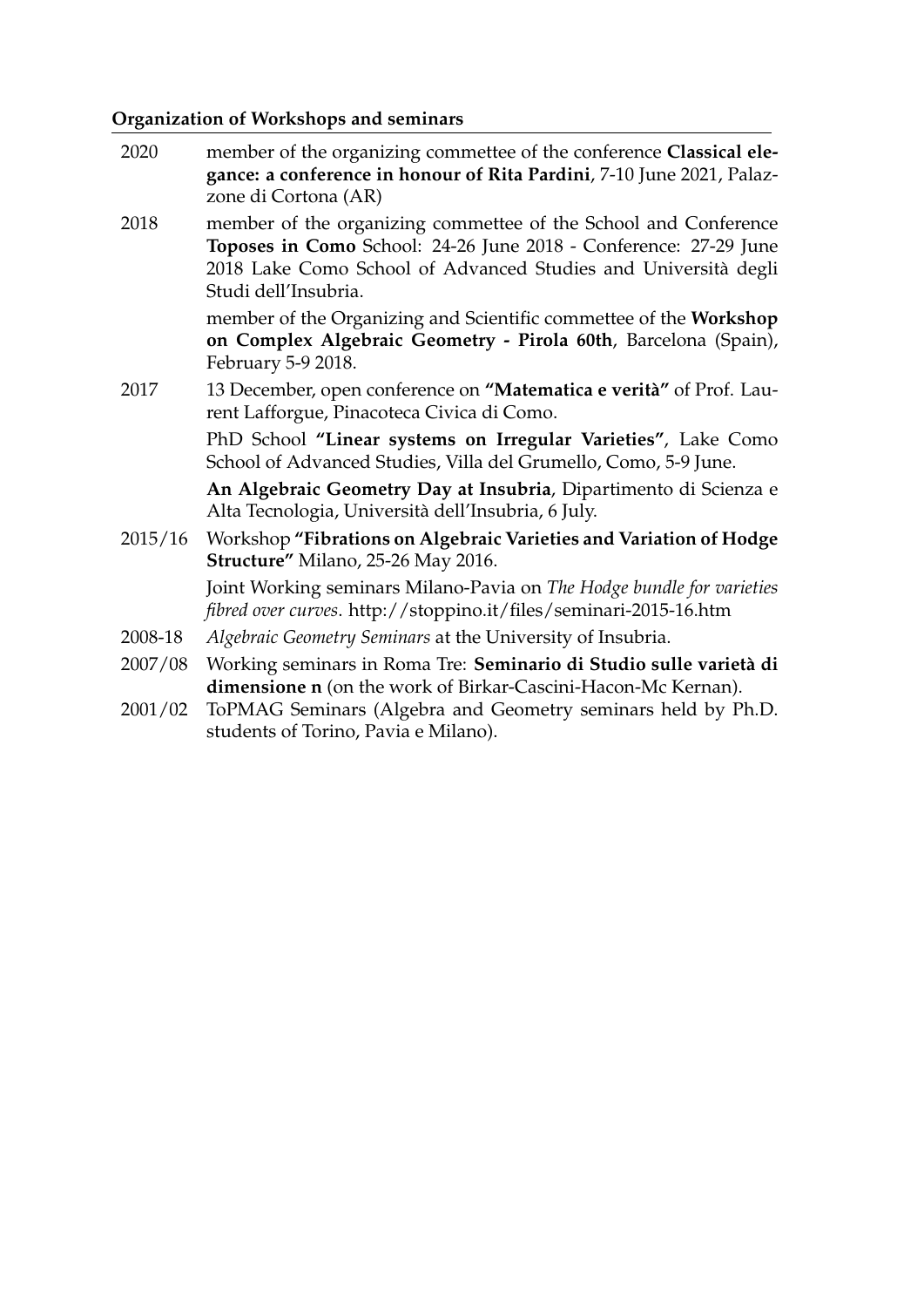# **Other academic activities**

| 2019         | member of the Commettee for the Procedure for the call of an<br>RTDB (tenior track position), SC 01/A2 - Geometria e Algebra (S.S.D.<br>MAT/03 - Geometria), Dipartimento di Matematica, Università degli<br>Studi di Bologna.                                |
|--------------|---------------------------------------------------------------------------------------------------------------------------------------------------------------------------------------------------------------------------------------------------------------|
| 2019         | member of the Commettee for the Procedure for the call of an<br>RTDB (tenior track position), SC 01/A2 - Geometria e Algebra (S.S.D.<br>MAT/03 - Geometria), Dipartimento di Scienza e Alta Tecnologie, Uni-<br>versità degli Studi dell'Insubria.            |
| 2018         | 23 March: member of the Commettee for the Valuative Procedure for<br>the call of an Associate Professor, SC 01/A2 - Geometria e Algebra<br>(S.S.D. MAT/03 - Geometria), Dipartimento di Scienza e Alta Tecnolo-<br>gie, Università degli Studi dell'Insubria. |
|              | 15 March: member of the Ph.D. jury at the Università degli Studi di<br>Milano for the Ph.D. defenses of E. Coscelli, S. Noja, M. Ornaghi.                                                                                                                     |
| $2015 - 18$  | member of the commission PLS (Progetto Lauree Scientifiche) of the<br>Department of Sience and High Technology of Insubria University.                                                                                                                        |
| $2013 - 18$  | Assistant to the CINECA "Test di verifica delle conoscenze di base"<br>(test for veryfing the basic skills) for scientific courses taken by high<br>school students at the Insubria University.                                                               |
| Referee for: | Advances in Mathematics, Collectanea Mathematica, Compositio<br>Mathematica, Duke Math Journal, Journal of Algebraic Geometry,<br>IMRN, BUMI, Le Matematiche (Catania) and several conference<br>proceedings.                                                 |
|              |                                                                                                                                                                                                                                                               |

Reviewer for: AMS, Zentralblatt MATH.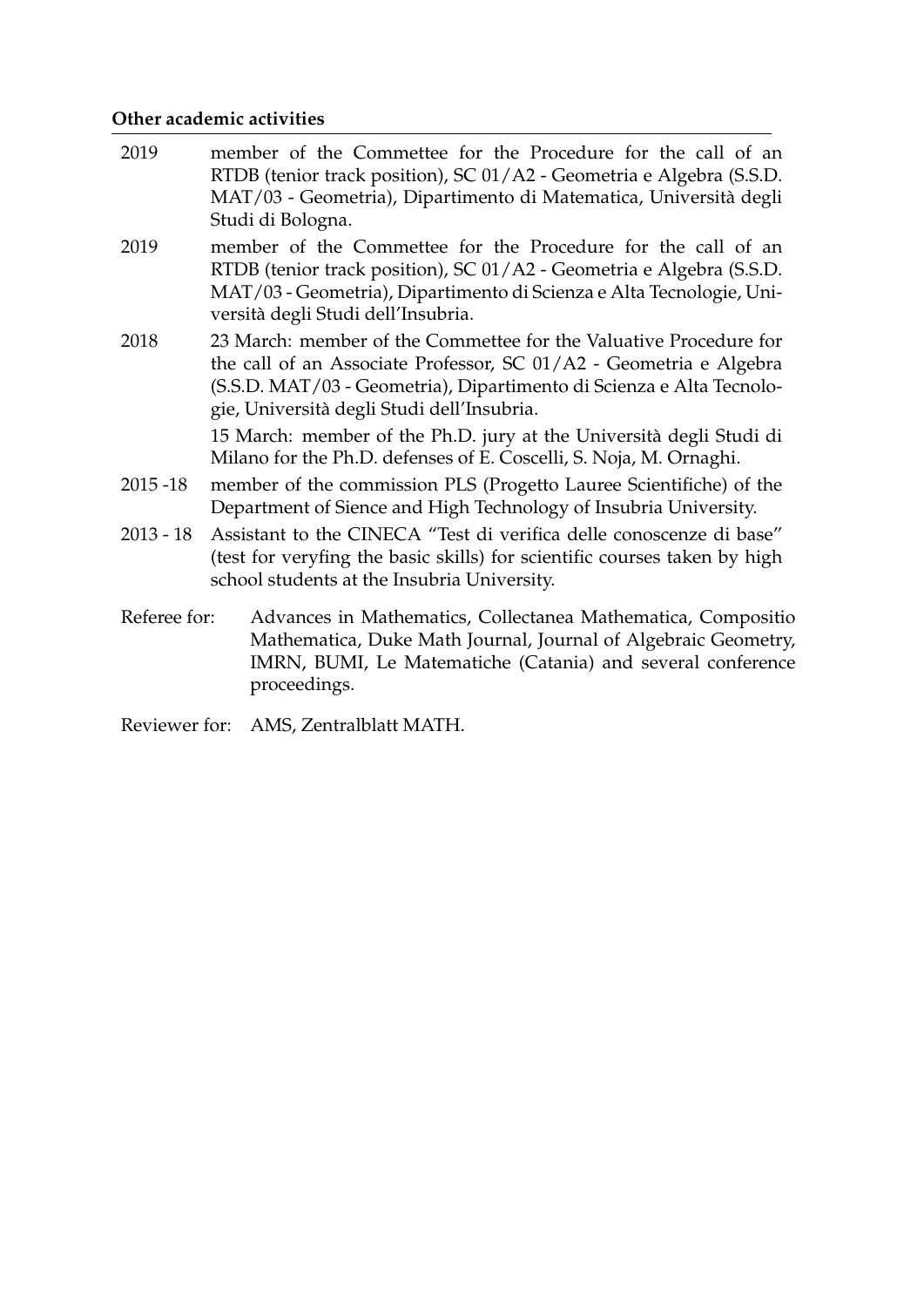# **TEACHING ACTIVITY**

# **Teaching at University of Pavia (from 2018):**

| 2020-21 | Geometria e Algebra (Linear Algebra) - 6CFU (Course of Biomedical En- |
|---------|-----------------------------------------------------------------------|
|         | geneering),                                                           |
|         | Geometria 1 (General Topology) - 9CFU (1st year Math.)                |
| 2019-20 | Geometria e Algebra (Linear Algebra) - 6CFU (Course of Biomedical En- |
|         | geneering),                                                           |
|         | Geometria 1 (General Topology) - 9CFU (1st year Math.)                |
| 2018-19 | Geometria e Algebra (Linear Algebra) - 6CFU (Course of Biomedical En- |
|         | geneering),                                                           |
|         | Geometria 1 (General Topology)- 8CFU (1st year Math.)                 |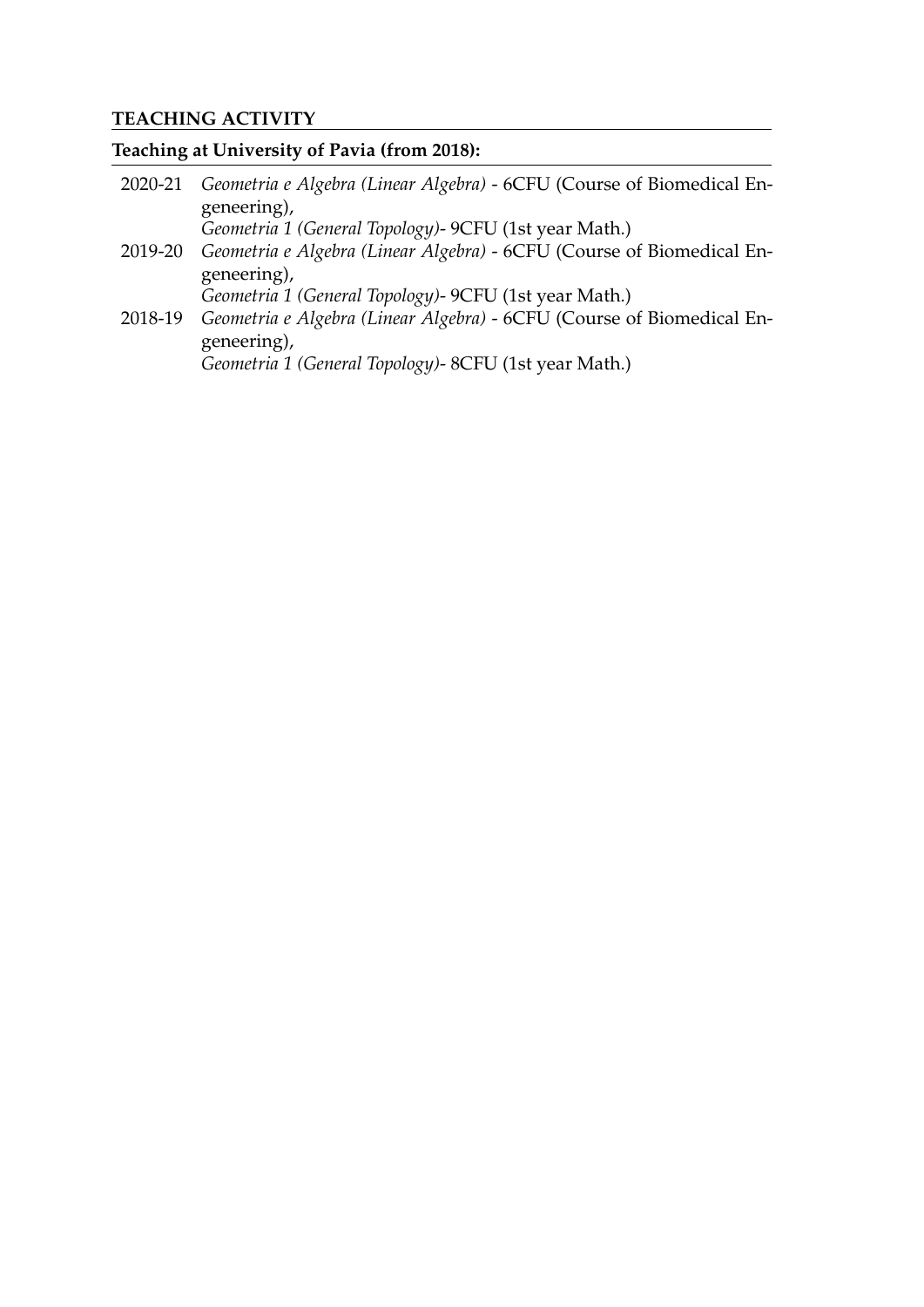# **Teaching at University of Insubria (from 2008 to 2018):**

| 2018-19 | Geometria 1 (General Topology and intro to Algebraic Topology) - 8CFU(2nd<br>year Math.),                                             |
|---------|---------------------------------------------------------------------------------------------------------------------------------------|
| 2017-18 | Geometria 1 (General Topology and intro to Algebraic Topology) - 8CFU(2nd<br>year Math.),                                             |
|         | Topics in Advanced Geometry (Algebraic Topology)- 8CFU (3ty year<br>Math.);                                                           |
|         | Exercise classes for Algebra Lineare e Geometria- 1CFU (1st year Math.<br>and Phisics);                                               |
| 2016-17 | Geometria 1 (General Topology and intro to Algebraic Topology) - 8CFU(2nd<br>year Math.),                                             |
|         | Advanced Geometry (Introduction to Algebraic Geometry)- 8CFU (4-5ty<br>year Math.);                                                   |
|         | Exercise classes for Algebra Lineare e Geometria- 1CFU (1st year Math.<br>and Phisics);                                               |
| 2015-16 | Geometria 1 (General Topology and intro to Algebraic Topology) - 8CFU(2nd<br>year Math.),                                             |
|         | Istituzioni di Geometria Superiore (Algebraic Topology)- 8CFU (3ty year<br>Math.);                                                    |
| 2014-15 | Geometria 1 - 8CFU (2nd year Math),                                                                                                   |
|         | Geometria Superiore (Riemann Surfaces and Algebraic Curves) - 8CFU(3rd<br>and 4ty year Math.);                                        |
| 2013-14 | Geometria 1 (8CFU)(2nd year Math.),                                                                                                   |
|         | Istituzioni di Geometria Superiore (Algebraic Topology) - 8CFU (3rd and<br>4ty year Math.);                                           |
| 2012-13 | Algebra Lineare, Mod. B (2CFU), (1st year degree in Math. and Physics)                                                                |
| 2011-12 | Maternity leave.                                                                                                                      |
|         | Geometria Superiore (Algebraic plane curves) - 8CFU (4th year Math.);                                                                 |
| 2010-11 | Geometria Superiore (Riemann Surfaces and Algebraic Curves) - 8CFU (4th<br>year Math.);                                               |
| 2009-10 | Geometria 1 (General Topology) - 8CFU (1st year Math);<br>Matematica Discreta, Mod. B (4CFU) (1st year Math. and Computer<br>Sience); |
| 2008-09 | Geometria 1 - 8CFU (1st year Math);                                                                                                   |
| 2007-08 | Exercise classes for Geometria 1 (1st year Math) taught by Dr. Pigola;                                                                |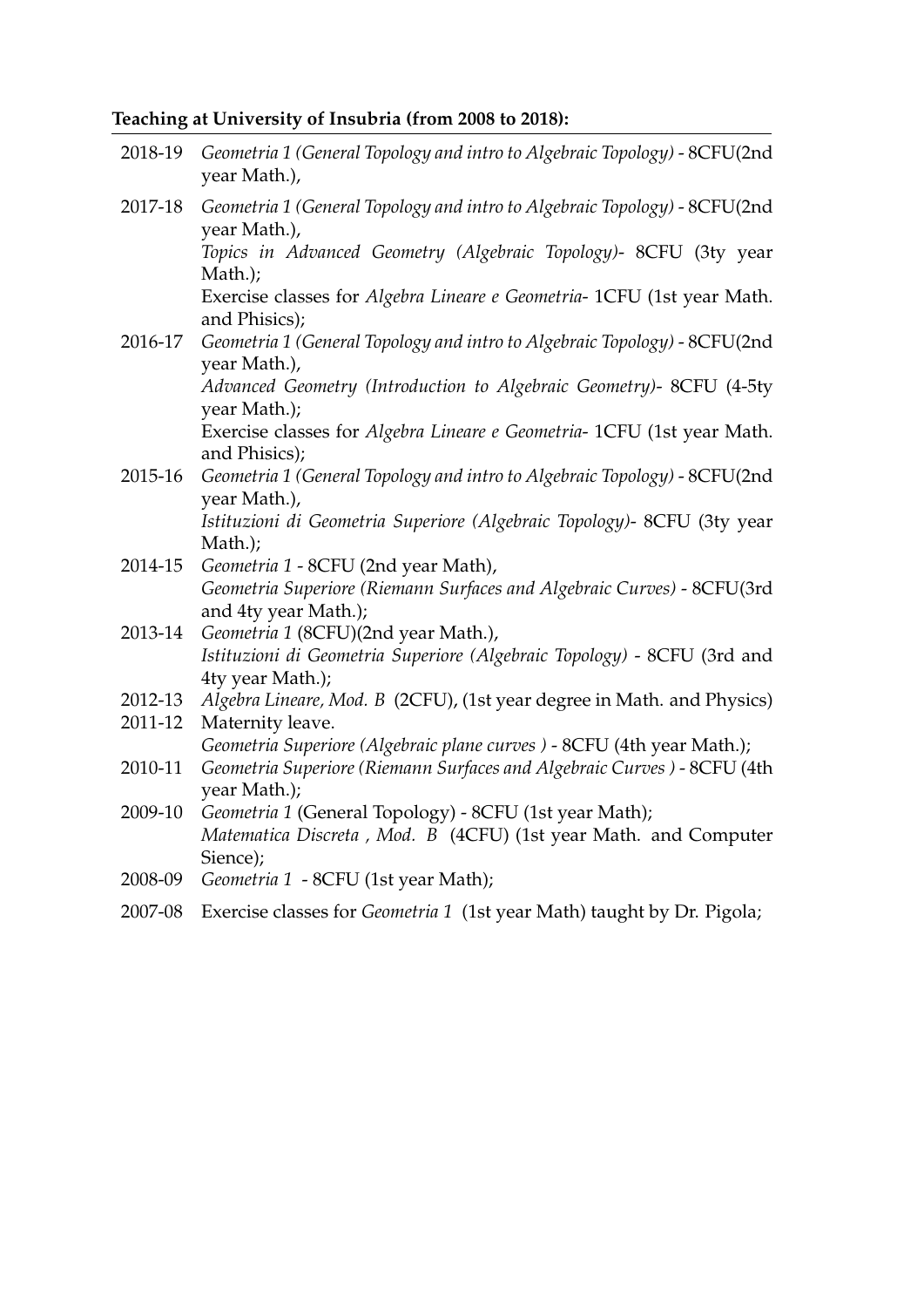# **Other teaching activities at Uninsubria**

| Sep. 2015 PRECORSO di MATEMATICA: two weeks (of which I made one for<br>a total of 15 hours) intensive course of mathematical basic knowl-<br>edge for students enrolled in scientific courses at the University of<br>Insubria. |
|----------------------------------------------------------------------------------------------------------------------------------------------------------------------------------------------------------------------------------|
| Feb. 2013 "Introduzione all'uso del programma di matematica dinamica Ge-<br>oGebra: geometria euclidea e studio di funzioni" (with Dr. Monti),<br>course for high school Math teachers.                                          |

Sep. 2010 PRECORSO di MATEMATICA (15 hours).

# **Students**

| 2020-21 | Degree in Mathematics (Laurea Triennale) at Pavia:                                                                                                                                                                      |  |
|---------|-------------------------------------------------------------------------------------------------------------------------------------------------------------------------------------------------------------------------|--|
|         | - Poletti, The calssification of compact connected surfaces                                                                                                                                                             |  |
| 2018-22 | Ph.D. student for the Ph.D. in Mathematics, University of Pavia: E. Riva                                                                                                                                                |  |
|         | Master degree in Mathematics (Laurea Magistrale) at Insubria:                                                                                                                                                           |  |
|         | - G. Ceriani: The Pardini-Severi inequality for surfaces of maximal Albanese<br>dimension, September 2019.                                                                                                              |  |
|         | Degree in Mathematics (Laurea Triennale):                                                                                                                                                                               |  |
|         | - D. Panzeri Il lemma zig-zag e alcune applicazioni (expected December 2019)                                                                                                                                            |  |
|         | - D. Furchì Il teorema di de Rham (expected December 2019).                                                                                                                                                             |  |
| 2017-18 | - M. Simone: (Monodromy of rational dominant maps and Galois closures),<br>December 2018.                                                                                                                               |  |
| 2016-17 | - Post doc Student: Dr. Andrea Cattaneo, Assegno di Ricerca Junior "Fi-<br>bred irregular surfaces", November 2016- November 2017.                                                                                      |  |
|         | - G. Ceriani (Laurea Triennale): (Curve algebriche piane) October 2017.                                                                                                                                                 |  |
|         | - M. Simone (Laurea Triennale): (Il Teorema di Van-Kampen dimostrato con i<br>rivestimenti), November 2016.                                                                                                             |  |
| 2013    | I was co-advisor of the Ph.D. Thesis in Phisical and Mathematical Sci-<br>ences of S. A. Filippini. Title "Rigid Calabi-Yau threefolds and Hodge struc-<br>tures of Calabi-Yau type" Advisor: Dr. Sergio L. Cacciatori. |  |
| 2011    | A. Pisoni (Laurea Triennale): "Varietà affini e proiettive e loro morfismi".                                                                                                                                            |  |
| 2010    | Local advisor (relatore interno) for the Master Thesis in Mathematics of<br>A. Berti "On the parity conjecture". Advisor: Prof. Massimo Bertolini.                                                                      |  |